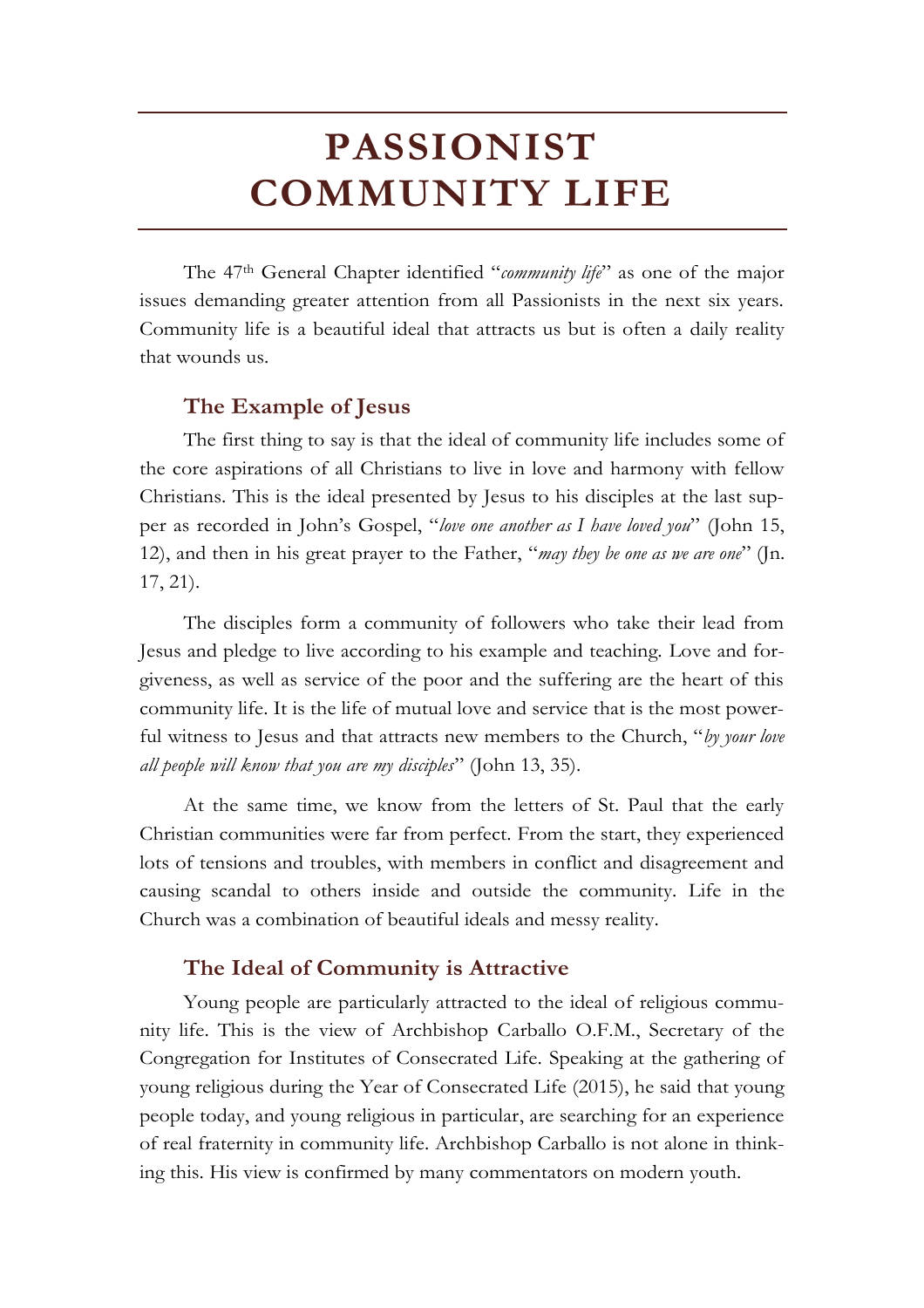Community life responds to a deep human need for belonging and fellowship. This may be because young people today find little depth and consolation in their friendships and other relationships. Sometimes even family life lacks real warmth and young people do not feel understood or accepted by their parents. It is natural, therefore, that the ideal of religious community life, and its emphasis on brotherhood, sharing, mutual love and acceptance would appeal to a deep need in young people for this kind of "*being-together-withothers*".

On the other hand, those who are living the religious life tell us that their experience of community is often painful even negative. In other words, they do not always experience community life as helpful. In the religious community there can be a real lack of true friendship; communication between the members is often very poor or even totally lacking. There are few moments of real interpersonal sharing and the support of the brethren is not always forthcoming.

Unfortunately, the community life of religious may be little more than a group of people living under the same roof. Praying together is a rushed recitation of the divine office. Eating together is also done in a hurry and merely functional. Collaboration on mission offers more opportunities for better sharing but here too it is often just individuals doing their own separate task alongside others.

There is, therefore, a great tension between the beautiful ideal of brothers living in community that is so attractive to the youth of today and the reality of community as experienced by those who live it. Can we address this tension in a creative and helpful way?

# **The Ideal and the Real**

Let us take a closer look at the ideal of community life. We all naturally think in terms of ideals. For example, we might ask, "*what is the Church?*" and then proceed to give the answer found in the Catechism, which is a definition or description of the "*ideal church*" according to the authoritative teaching of the magisterium and the "*mind of God*". We do not usually answer the question about the Church by describing the day-to-day events and occurrences of real life in the local Church.

Ideals are beautiful but we must also handle them with care. The Greek philosopher Plato has had an enormous influence on Church thinking and in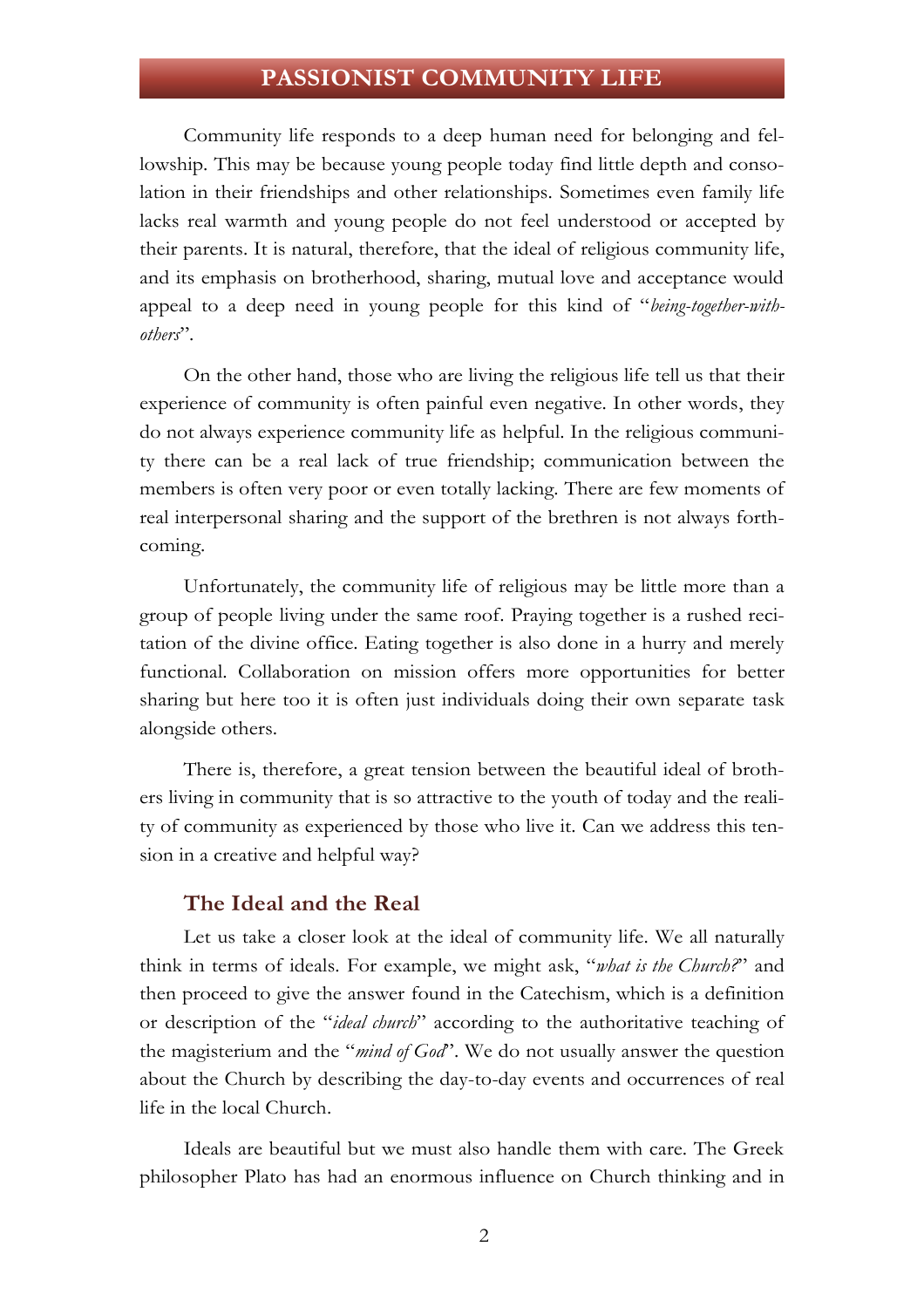shaping our expectations. We are both helped and haunted by ideals. They give us hopes and aspirations but also fill us with guilt and even despair because we fail to reach the ideal in daily life. Living with ideals alone leads to discouragement and disillusionment with oneself and more often with others. Ideals encourage high expectations that are often unrealistic and easily frustrated. Unfortunately, this can lead to disappointment and even disillusionment when we are confronted with reality that is less than ideal. We aspire to the ideal of community and we expect to encounter it within the ideal Church. The reality is usually very different.

The theology of the Church influences our view of community life. When the Church is conceived of as an institution with structures and systems, containing all the means of salvation, with authority and magisterium, it appears as something already perfect, with everything it needs for its life and mission. This very static view of the perfect Church has a Platonic flavor since it presents the Church as something fully formed and unchanging in its universal essence. This is not the Church of suffering sinners who are struggling every day to hear the Word and put it into practice.

These reflections on the Church in general apply also to the ideal of community life. Religious community is often thought of in the same static fashion. In this sense, the ideal Passionist community is presented to us as something already existing and it is described in Chapter 2 of the Constitutions.

We will not be surprised to discover that the real community is something different. The attractive ideal touches our hearts and imaginations and gives us the energy to move towards it. But we need more than an unreachable ideal to live the concrete reality of daily life in community. In order to live well in community, each person needs to develop the maturity to accept the often difficult challenges of real community life. The first challenge is to accept the truth of one's own limitations and weaknesses.

### **A New Kind of Community Life**

What, then, is the future of community life? I believe a new kind of community life will be shaped according to a more realistic understanding of human nature and human relationships. We need a new Christian anthropology that affirms the unique dignity of each person made in the image and like-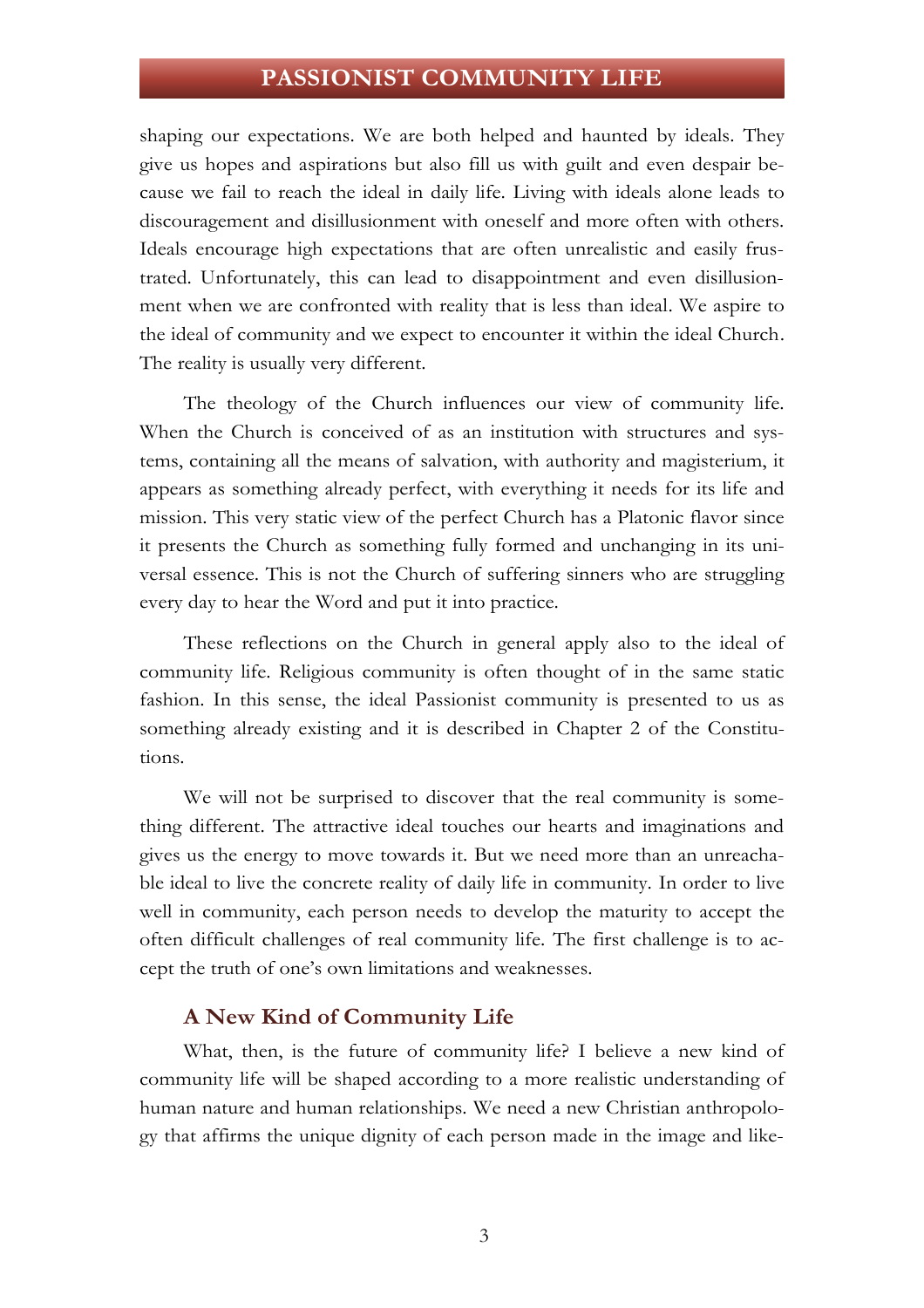ness of God and striving every day with the help of God to live according to that dignity.

Community life today, like all human relationships, is based on the free choice of the members. The religious Community is like a small local church. It has its own nature and end. However, today it is impossible to define the proper end of community apart from the good of the members.

In the past, it was easy to ask the members to submerge their individual identities in the community and to make the ends or goals of the community their own. This usually meant substituting the ends or goals of the community for one's own personal goals, according to the ideal, "*I no longer have personal goals but only the goals of the community*." This kind of community life is no longer possible or even desirable.

The community does not demand the elimination of the individual but rather welcomes, affirms and promotes the good of the individual with all his talents and potential. The community is the place where the person flourishes and realizes his true self. This view of community life parallels the teaching on marriage where the relationship between the spouses, their mutual love and mutual enrichment is now seen as one of the essential ends of marriage.

# **A Strong Sense of identity**

#### What is needed for the community to enhance the life of the members?

First of all, the healthy community will have a strong sense of identity and mission that the members are attracted to and embrace as their own. From this they gain an increased sense of personal wellbeing. The charismatic vision and missionary ideals of the Congregation attract the members and form the first basis of their life together. Each member experiences something like the joy of the apostles who were called to be with Jesus and sent out by him (Mark 3, 14).

### **Respect for Persons**

The second characteristic of a life-enhancing community is the recognition and affirmation of the unique dignity and talents of each person.

Today's community life is built on the pillars of flourishing persons. The community will flourish as the members flourish. Time and creativity given to enhancing the life and ministry, the participation and appreciation of all the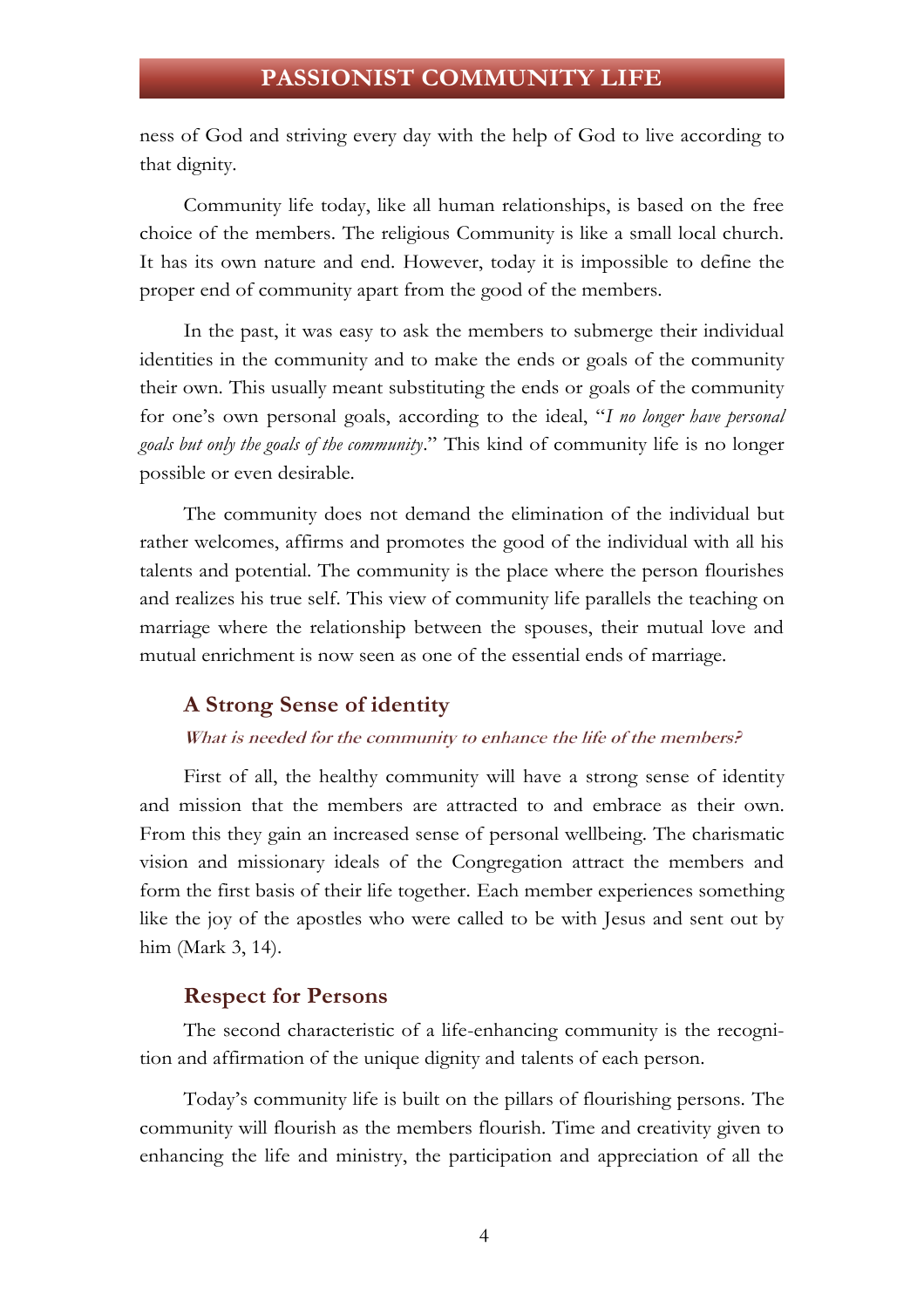members is the only way the community grows and radiates the life and energy of Christ.

The community accepts that it is its responsibility to cultivate and nourish the personal growth and development of each member. It does this by welcoming the contribution of each member and fostering a climate of participation and mutual encouragement.

### **Good Communication**

A third characteristic of a healthy community is good communication at every level. Communication is the life-blood of the community. It is the essential means of enabling the fullest participation of all the members in the life of the community. There are different kinds of communication including the communication between leaders and members, communication in the decision-making processes, and interpersonal communication between the members.

Creating an environment of good communication requires skills and dedication. It does not happen automatically. It is not the result of a charismatic leader but of good structures and good practices. These structures and practices are primarily concerned with providing the times and the best means for the exchange of information and ideas, as well as opportunities to deepen mutual understanding and acceptance among the members. Organizing the times and the most effective means of communication is essential to the flourishing of community life today.

Recreation in common is not as strong an ingredient of religious community life today. This is largely due to the use of the internet and other media. Most religious have a personal computer and can access news and other forms of recreation online. Recreation in common now needs to be organized on an occasional basis. One evening a week or on special feast days, the brethren are invited to come together for refreshments or to enjoy a movie together or some other form of recreation in common.

# **A Community that Prays**

Another essential ingredient of a healthy religious community is a healthy prayer life. In most communities, prayer in common takes the form of reciting or singing the divine office. This is a strong structure that includes nourishing prayers in the psalms and a long and venerable tradition. It also means that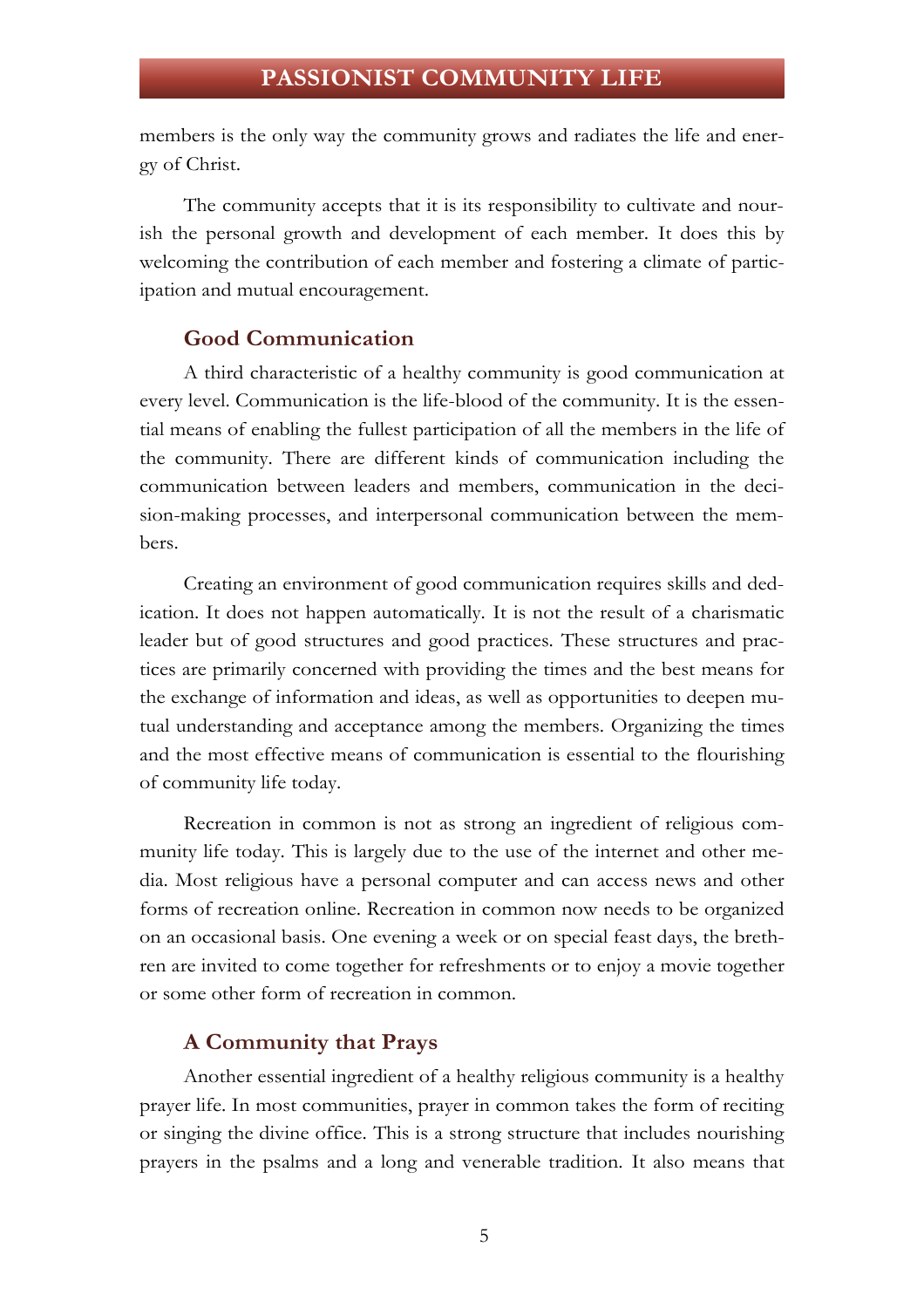community prayer does not have to be invented anew every day. On the other hand, it is a form of prayer that can be so routine and formal that it becomes lifeless and empty. Prayer in the community is for the glory of God and the enhancement of the members. It cannot be allowed to become so routine and formal that it is no longer experienced as nourishing.

The members of the community can discuss and agree other forms of praying together. Suitable places and environments for personal meditation and prayer will also help the members.

### **More than an Institution**

Community does not simply happen when people live under the same roof, dine in the same refectory, pray in the same chapel.

The ideal of religious community presented here differs from an earlier model that was centered on rules and regulations, was more formal and less personal. That model called for greater conformity of the members and a greater emphasis on submission to legitimate authority. These values remain but within the new person-centered context. The movement towards a view of community life that encourages the full participation and contribution of free, responsible, adult religious reflects a wider movement in society. In society today, there is a widespread suspicion of institutions of every kind, including religious institutions. They are seen as remote, impersonal, uncaring, and selfserving. Institutional life is now seen as depersonalizing and even dehumanizing. Institutions can no longer be looked to as unambiguous signs of the Kingdom of God. The many stories of corruption, financial irregularities, sexual misbehavior, political intrigue etc. make it impossible to have a naïve belief in the intrinsic value of the institution.

That institutional model of community life is no longer effective. Community is an organic, living reality that needs to be watered and nourished with attention and care. Today the priority of the Church is for persons and not institutions. Institutions are always a means for the good of persons. Persons are not subordinate to institutions.

The community is not a free-standing institution, with an independent existence that individuals step into or out of. The community in a sense is created by the active participation and communication of the members. It is they who appropriate the ideals and aims of the congregation in this particular place.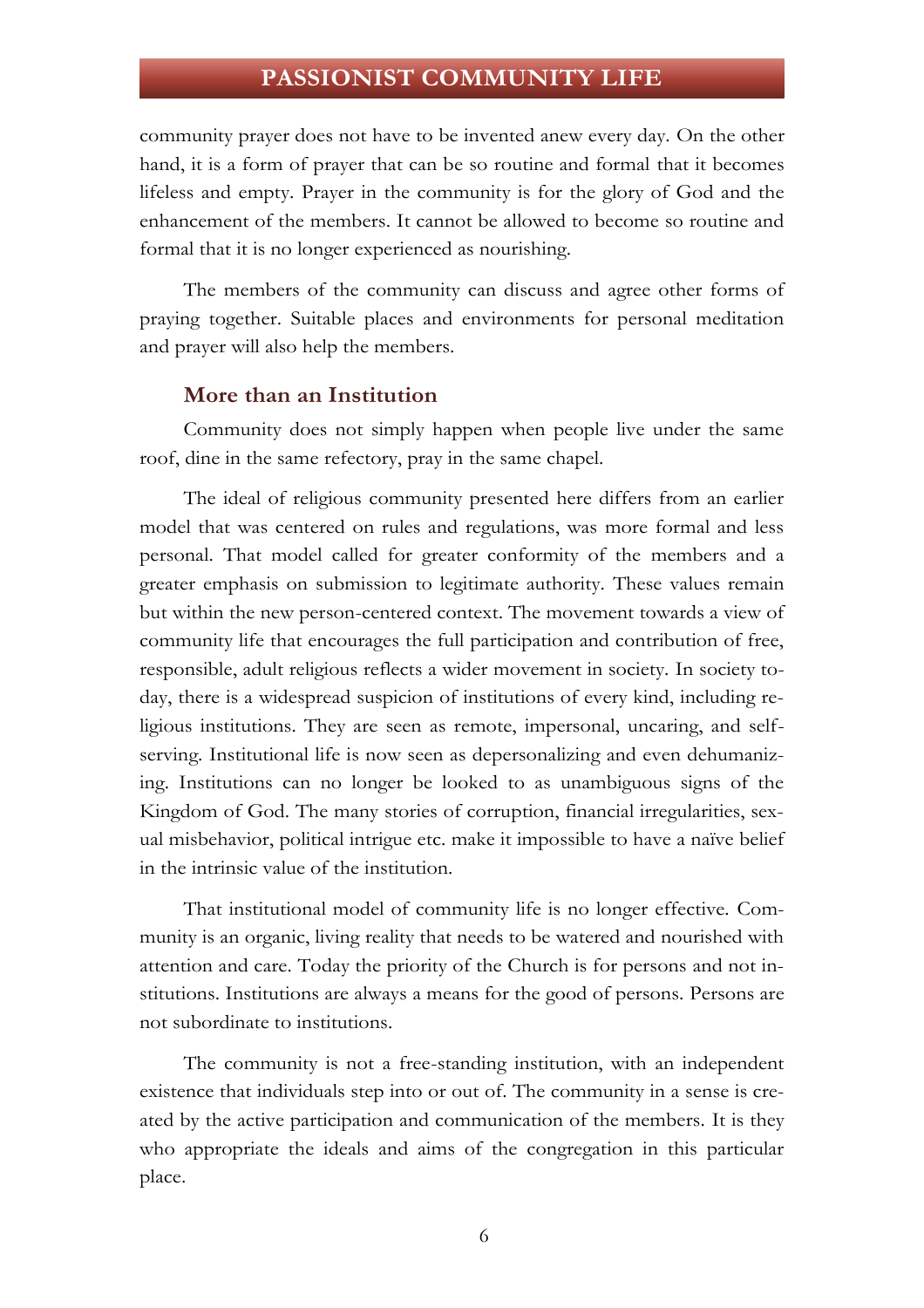### **An Image from the Scriptures**

We can find a great deal of encouragement in the dramatic biblical story of the Exodus. It is a powerful image or metaphor for the Christian experience of salvation and the life of the Christian community.

Like the enslaved people of Israel, we were all enslaved by sin and Jesus the savior set us free. He now leads us on the path towards the new Promised Land, the Kingdom of God. It is in the Church, together with the whole people of God, that we make our pilgrim way towards the fullness of life in the Kingdom.

The journey of the people through the desert is an image of the life of the Church in the world and throughout history. We are the chosen people, we have been set free, we are on our way, God is with us to guide and protect us. But the road is long and uneven.

There are many ups and downs, wrong turns, cul-de-sacs, and deviations. There are so many unforeseen incidents on the way. Like the Israelites in the desert, the people of God today get tired, impatient, and angry. They want to turn back; they loose faith and confidence in their leaders; they worship idols; they sin, they fight, they forget. It is not a perfect society. It is a very imperfect people that is loved and guided by God all the time.

One of the great experiences of that time of wandering in the wilderness was the way in which God repeatedly forgave the people, gave them another chance, relented. It was the memory of God's patient love and forgiveness that sustained the people of Israel through the centuries.

What can we learn from the experience of the Exodus? The most important thing is the need to see and accept reality in all its brokenness and messiness. We do not live in an ideal Church or community.

The Platonic ideal cannot be mistaken for the reality. Community is not a static ideal that is there for us to step into. Community is a task. It is something to be aspired to and to be actualized in small ways every day. Community is not the deposit of all good things that I can dip into for my comfort and consolation. Community is the experience of living in a particular place and time. Community is this group of brothers God has given me as companions and fellow travellers. Community is human relationships of transformed by God's Holy Spirit. Community is a dynamic and changing reality.